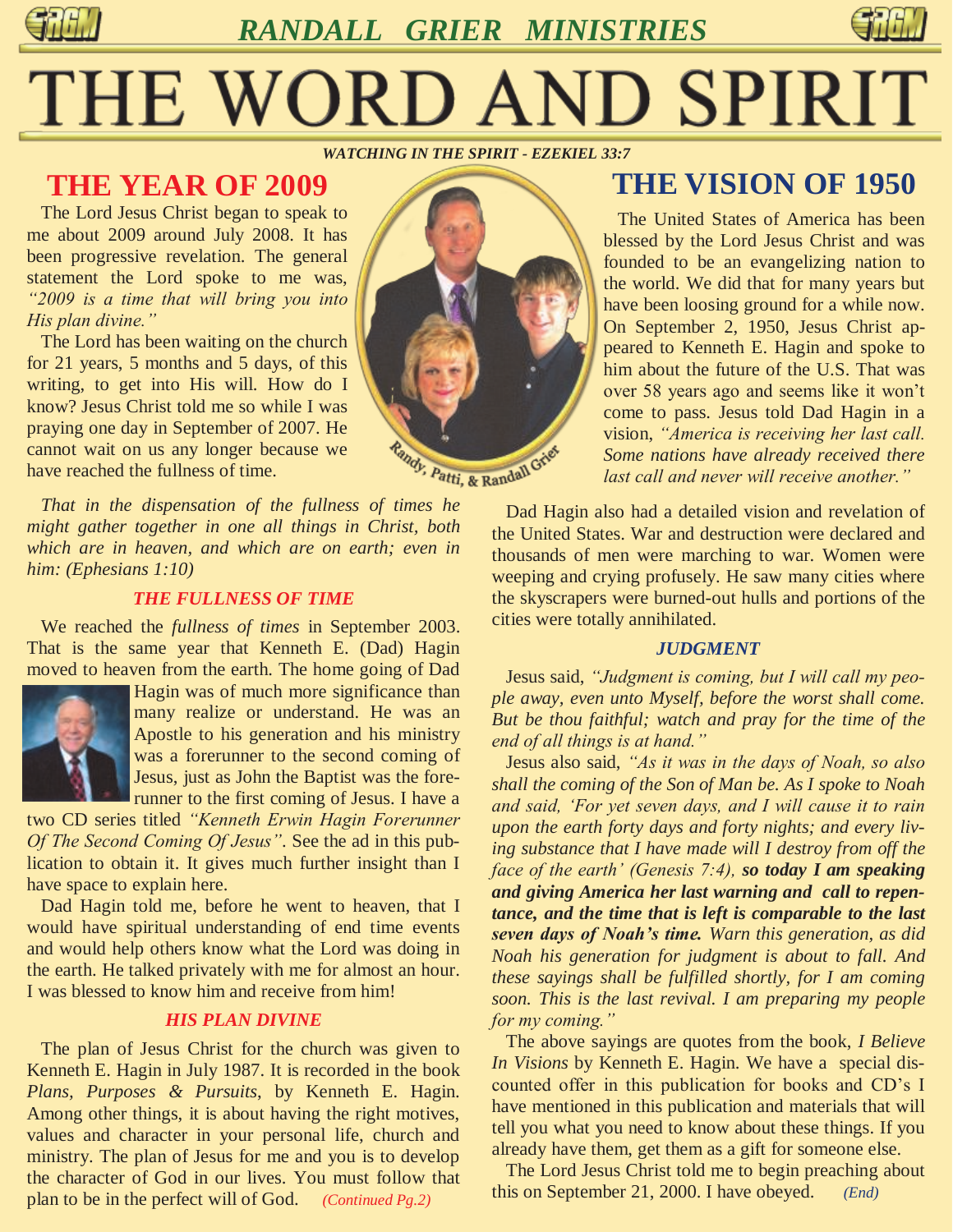#### *(The Year Of 2009, Continued From Pg. 1)*

 *Plans, Purposes & Pursuits* is also a manual on how to participate with the Spirit and Glory of God. It is about the respect and honor of our Father God, the Lord Jesus Christ and the Holy Spirit. It seems we live in an abbreviated, image conscious and visual generation which has entered into the church. Looks are more important than substance. Marketing, one line clichés and dazzling images seem to be more important than seeking the Lord in prayer to build the church. All of those things will come to an end in the future as the futility of those things are discovered by trial and error. All of man's plans will fail.

#### *A NEW SPIRITUAL ERA IN JANUARY 2009*

 This month will begin a new era in the United States of America. Some things I know are unwise to say at this time and some things I may never to able to say. Dad Hagin said, *"I know a lot of things that I have never told anybody.*" I use to not understand that, but now I know why he didn't tell all he knew, from my own experience.

 Demonic activity will increase in this nation beginning January 20, 2009 around 11:30 a.m..That is the reason the Lord has been telling us

to get established in the character of God. Me and you will be tempted in greater ways than we have experienced before.

 The attack on the church of Jesus Christ will be at its greatest, in the United States, since July 4, 1776 or about 233 years ago. Our morals and values of the Word of God will be challenged. The wickedness of human beings will in-

crease, because there will be much influence of demons in the human race in the U.S. Laws will be challenged that stand for the Bible and a move will increase to ban the Bible from the United States.

 You will be tempted to not read and study the Bible or spend quality time in prayer. This will be brought on by a powerful religious spirit that will over shadow this nation. The purpose of this is to dull your spiritual perception to the things of God. Not reading the Bible and praying will make you easier to deceive and seduce by evil spirits. Of course, we cannot fail in Jesus Christ. The key is to be sure we are in Jesus Christ and not living a halfhearted, barely get by, Christian life.

#### *GLORIOUS VICTORY OVER SATAN IN 2009*

 *And I say also unto thee, That thou art Peter, and upon this rock I will build my church; and the gates of hell shall not prevail against it. (Matthew 16:18)*

Those who understand their spiritual authority are going to steam-roll over the devil and flatten him out in the name of Jesus Christ! They will move in the gifts of the Spirit and see many released from demon powers. Darkness will abound in the world. *(Cont.)*

#### *(Year Of 2009)*

*"In 2009 Christians will Shine!"* Victory will be won by those who stay true to Jesus and see great increase in their lives, work and ministry. The book titled, *"The Triumphant Church"* by Dad Hagin is a must read for this day and hour.

#### *REPENTANCE*

 Because the oppression of demons will be so great, backslidden and lukewarm Christians will be forced to repent and seek God. From this repentance, earnest seeking of God and prayer the Lord will visit the earth with His Glory as never before in the history of mankind! Many will come to Jesus and China will continue in great revival. Those who do not repent and are prominent in the church will be removed because they are hindering the plan of God. Jesus is coming soon!!!

#### *THE FINANCIAL REALM*

 A financial correction started in 2008 that will continue into 2009. This correction was brought on as a result of

> the prayers of the saints. If the correction had not happened there would have been a total collapse of our monetary system. The dollar would have been worthless. God does not take people's jobs from them or take food from babies but He permitted this to happen to stop the total breakdown of our economy.

#### *2009 PROSPERITY IN GOSHEN*

 Jesus told me that He already had all of His children in mind before the financial

correction took place. He told me that He was El Shaddai, the God who is more than enough to meet all of our needs. Don't allow fear to enter into your life.

 *And I will sever in that day the land of Goshen, in which my people dwell, that no swarms of flies shall be there; to the end thou mayest know that I am the LORD in the midst of the earth. And I will put a division between my people and thy people: to morrow shall this sign be. (Exodus 8:22-23) Only in the land of Goshen, where the children of Israel were, was there no hail. (Exodus 9:26)*

Praise God! I am living in the land of Spiritual Goshen! Those who are with me will know no lack but will see increase and abundance. My partners will excel financially and great opportunities will come their way.

 Yes, the world may be bewildered with uncertainty but the Lord has put a division between the devil's crowd and His children. That is the same thing He did when His children were in Egypt. None of the plagues that came upon the Egyptians ever came near the saints of God!

 I encourage you to command the devil to take his hands off your money and loose it and let it go. Say, go ministering spirits and cause the money to come to me. Every time you think of it from then on, thank God! *(End)*

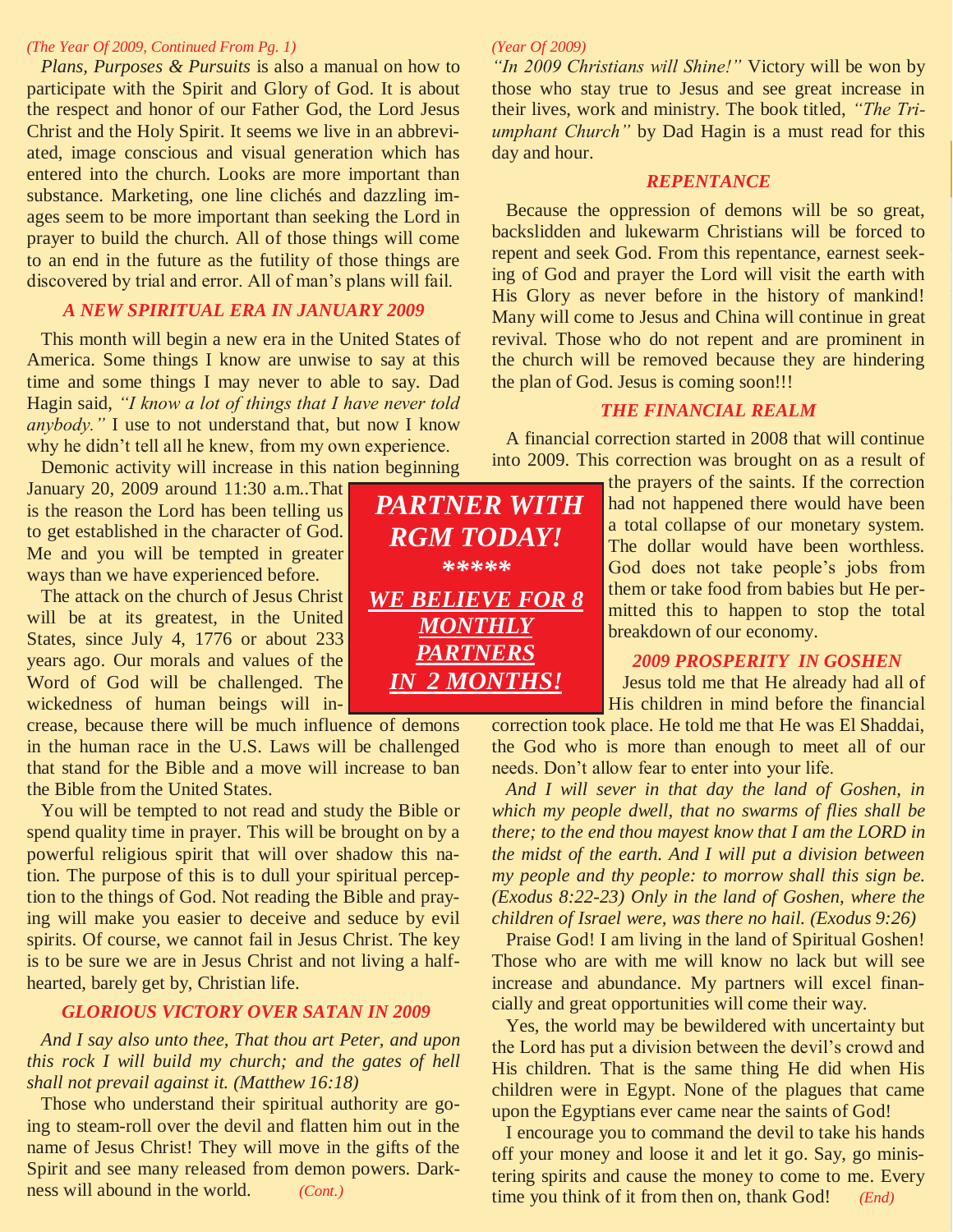At our Word and Spirit Seminar in Gatlinburg, TN, in March 2009, I will be sharing about a recent revelation and vision the Lord gave to me. It is not wise to put some of these things in print but I will share what the Lord revealed to me there. Don't miss this supernatural time in the Spirit.

# 2009 Success Package

We are offering these materials way below retail to get them to you. These products will be necessary for you to move into 2009 successfully. It is imperative that every believer reads, studies and listens to these items in order to live in victory as a Christian. Dad Hagin used to say it this way, "There are two sides to everything you receive from God. There is a man ward side and a God ward side. You know God will not fail in doing His part, if you will do your part." Do your part by doing what these products instruct you to do.



I Believe In Visions . The Triumphant Church . Plans, Purposes, Pursuits . Following God's Plan For Your Life (books by Kenneth E Hagin) Kenneth Erwin Hagin: Forerunner of The Second Coming of Jesus Christ (2-CD series by **Randall Grier)** 



### Develop God's Character In Your Life

There is a great need in the times we are living in to develop the character of God in your life to be successful in the times we live. In this message, Rev Grier lays out how you can do that. This message is free with any donation to RGM in the month of January. You must request "Develop the Character of God" when sending in your donation.



# Free With Any Donation In January

2009 Success Package-\$42.00 Following God's Plan For Your Life-\$9.00 The Triumphant Church -S11.00 I Believe In Visions-\$7.00 Plans, Purposes, Pursuits-\$8.00 Kenneth Erwin Hagin: Forerunner of The Second Coming of God- \$7.00 How To Develop The Character of God Free w/ any Donation **Total Amount Enclosed:S** 

\*\*\* For all orders besides the 2009 Success Package and requesting this month's special with donation, add \$2.50 for shipping and handling.\*\*\*

Send To: Randall Grier Ministries PO Box 140516 Broken Arrow, OK 74014 or call- (918)-357-1138

I would like to be a monthly partner. I will sow my monthly gift of S

**Shipping Address** Name: Address<sup>.</sup>

| City:             |            |            | Zip: |
|-------------------|------------|------------|------|
| Credit Card type: | Visa       | MasterCard | Amex |
|                   | Discover   |            |      |
| Credit Card #     |            |            |      |
| Exp Date:         | Signature: |            |      |

|          | Billing Address(if different from above): |  |
|----------|-------------------------------------------|--|
| Name:    |                                           |  |
| Address: |                                           |  |
| City:    |                                           |  |
| $7$ in'  | Phone Number:                             |  |